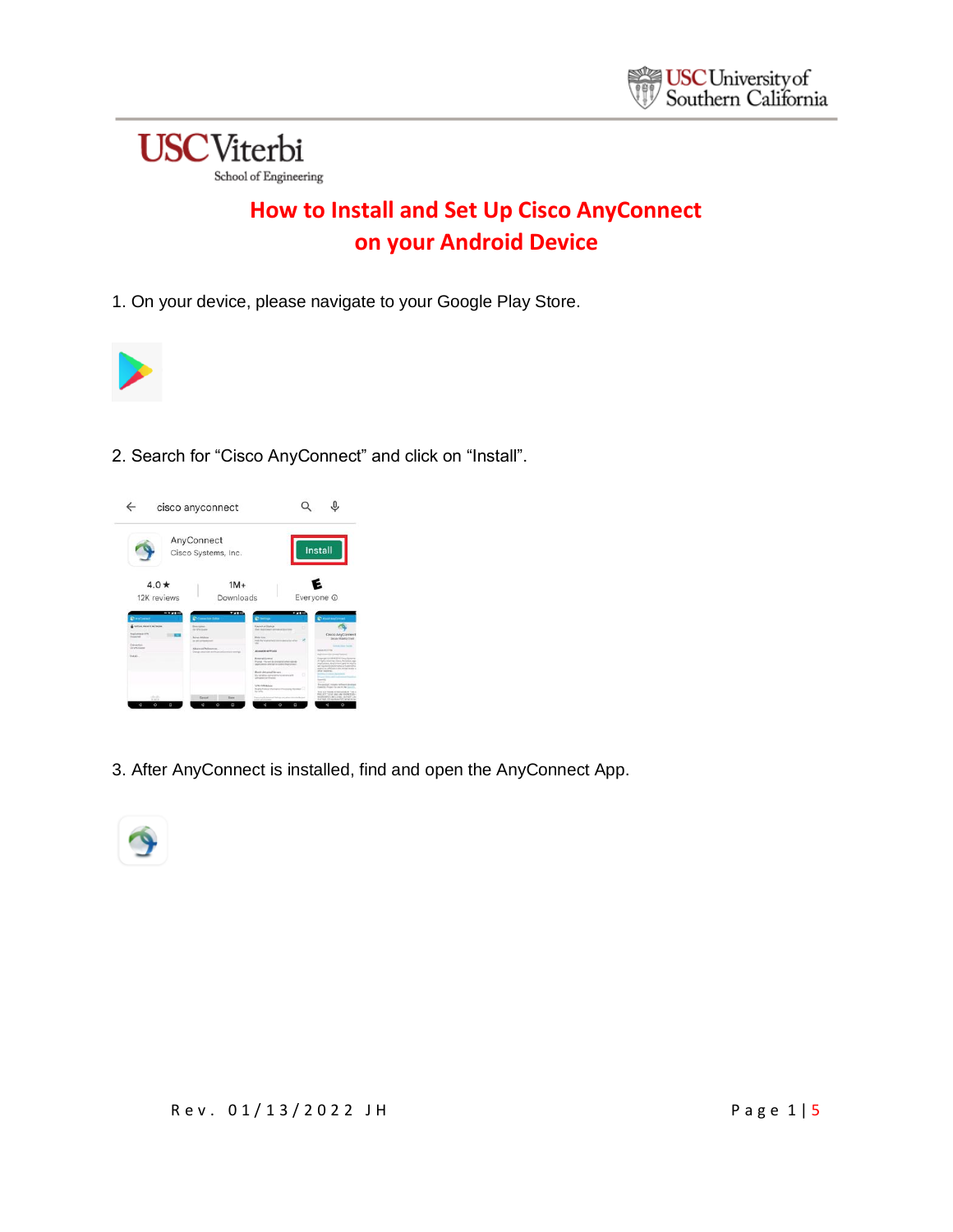



4. Click "OK" to accept Cisco AnyConnect's Agreement.

## AnyConnect





5. In the AnyConnect App, click on "Connections" and then "Add New VPN Connection."



6. Tap on Description and name your connection. I personally use "USC-VPN". Click on OK to save.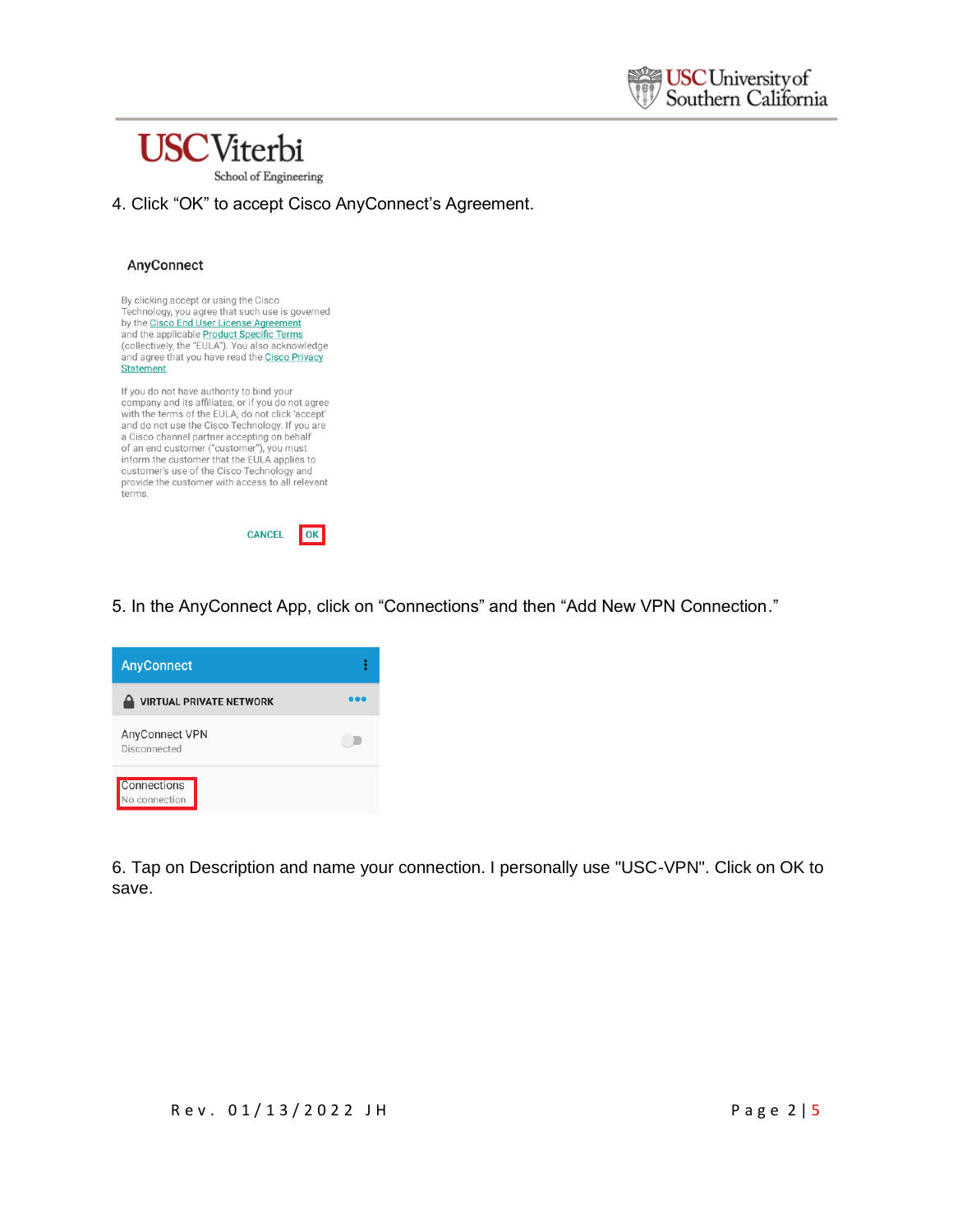## **USC**Viterbi

School of Engineering

7. Tap on Server Address and enter "vpn.usc.edu" and then tap Ok to save and then hit "Done at the bottom.

\*Please also note that sometimes the keyboard covers the "Done" or "Save" button at the bottom of the server address screen. Please lower your keyboard to make sure it is added correctly.

| $\leftarrow$<br><b>Connection Editor</b>                                         |             |  |
|----------------------------------------------------------------------------------|-------------|--|
| Description<br>USC-VPN                                                           |             |  |
| <b>Server Address</b><br>vpn.usc.edu                                             |             |  |
| <b>Advanced Preferences</b><br>Change advanced certificate and protocol settings |             |  |
|                                                                                  |             |  |
|                                                                                  |             |  |
|                                                                                  |             |  |
|                                                                                  |             |  |
|                                                                                  |             |  |
|                                                                                  |             |  |
| <b>CANCEL</b>                                                                    | <b>DONE</b> |  |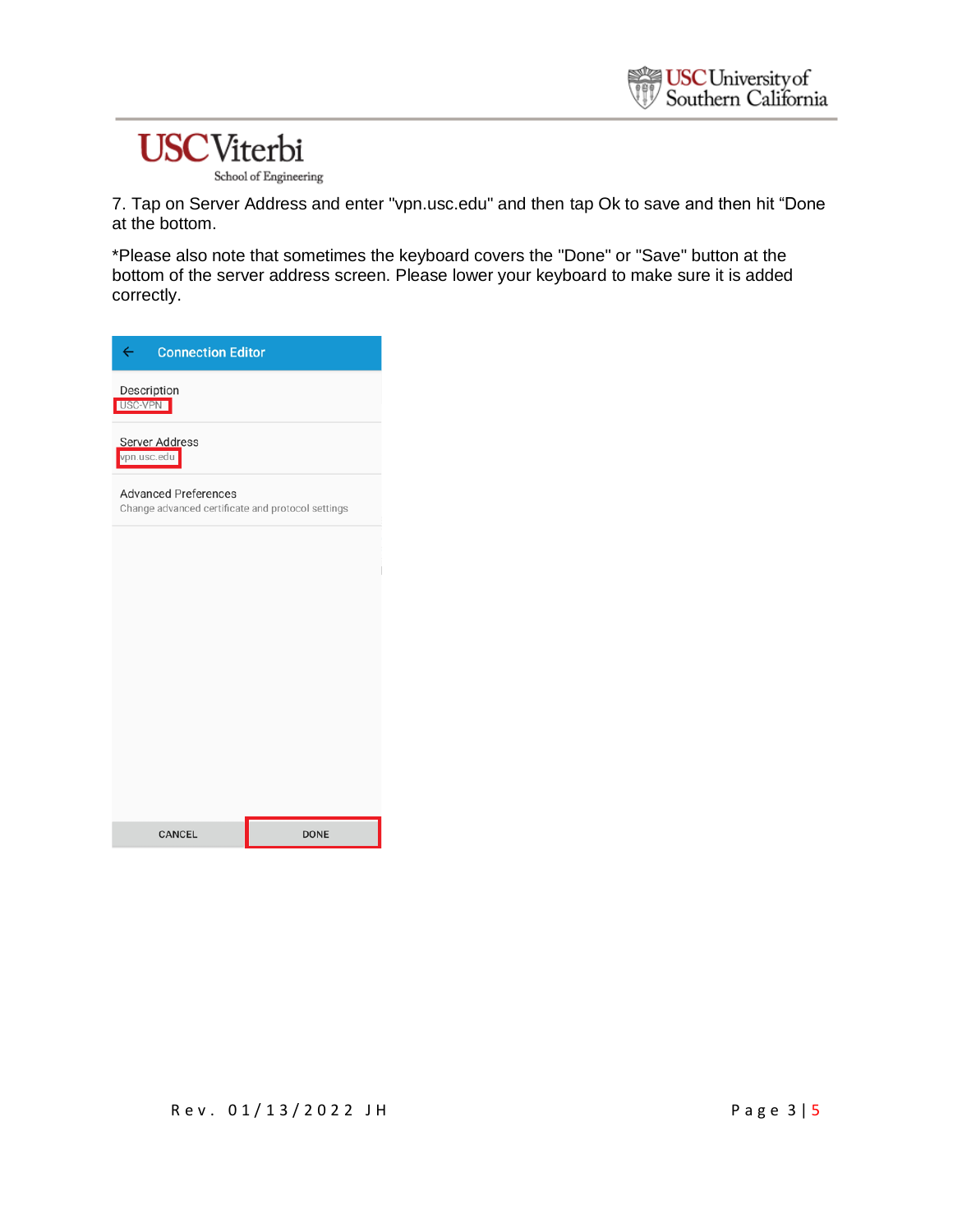

8. Click on the "Back" arrow at the top left to return to the main screen.

| <b>Advanced Preferences</b> |
|-----------------------------|
| $\vee$ USC-VPN              |
| Add New VPN Connection      |

9. Tap on the switch next to "AnyConnect VPN" to connect.

| <b>AnyConnect</b>              |  |
|--------------------------------|--|
| <b>VIRTUAL PRIVATE NETWORK</b> |  |
| AnyConnect VPN<br>Disconnected |  |
| Connections<br><b>USC-VPN</b>  |  |

\*\* Please note that sometimes there are issues connecting to vpn.usc.edu. You can also try "connect.usc.edu" as the server address. (The information about the available vpn servers are at the bottom of the following link. *<https://itservices.usc.edu/vpn/>*)